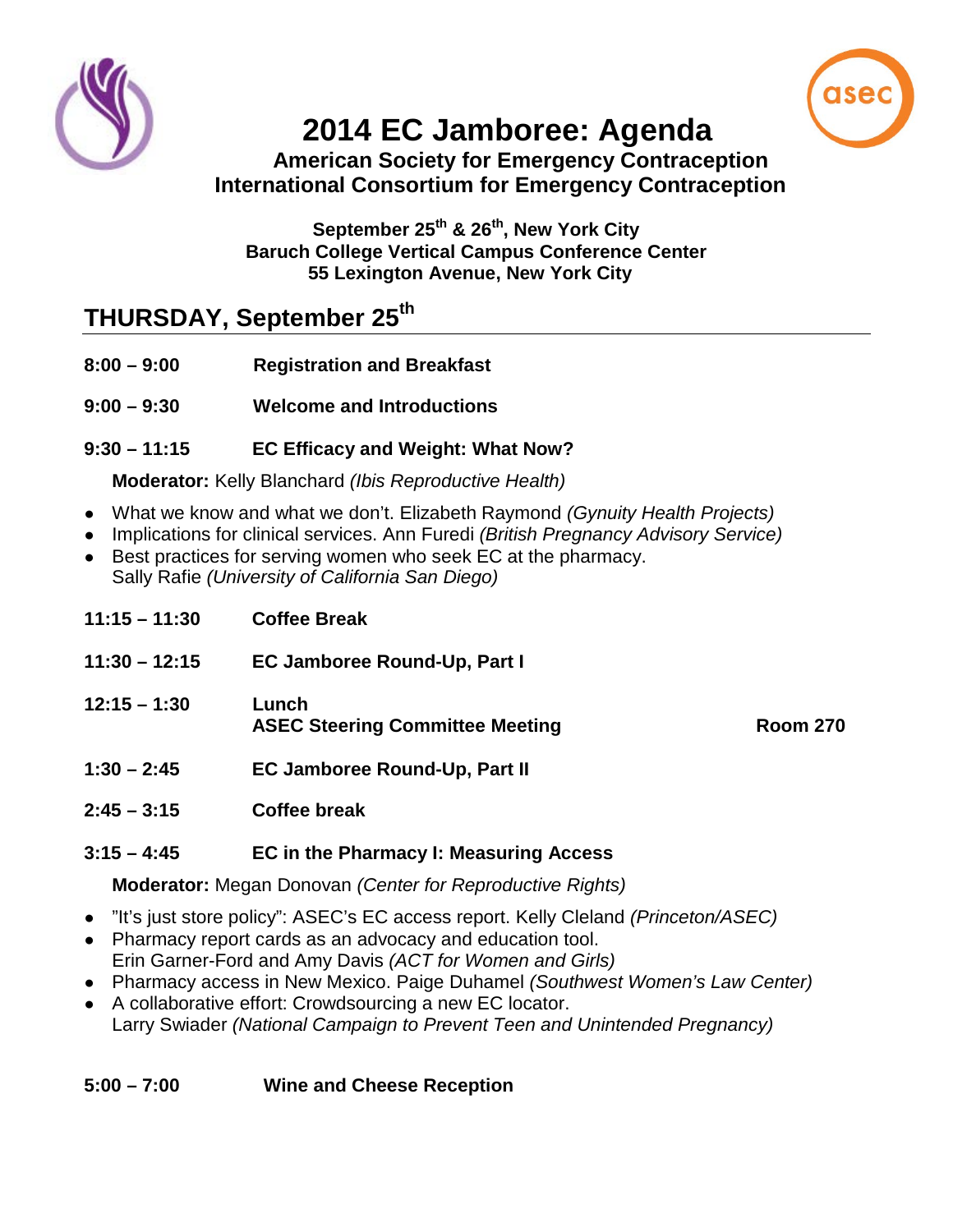# **FRIDAY, September 26th**

#### **8:00 – 9:00 Registration and Breakfast**

#### **9:00 – 10:30 Providing EC in Challenging Settings**

**Moderator:** Martha Brady *(Population Council)*

- Providing reproductive healthcare for sexual assault survivors where EC is illegal. Flavia Zimmerman *(Three Cities Foundation, Malta)*
- EC in post-conflict Somalia: Assessing awareness and perceptions of need. Faduma Gure *(University of Ottawa)*
- Providing EC in conflict-affected settings: Focus on Syria. Melissa Sharer *(John Snow Incorporated)*
- How does EC feature in post-rape care guidelines in Sub-Saharan Africa? Overview and implications. Chi-Chi Undie *(Population Council)*

#### **10:30 - 11:00 Coffee Break**

#### **11:00 - 12:00 EC in the Pharmacy II: Innovative Solutions for Increasing Access**

**Moderator:** Sarah Rich *(ICEC/Family Care International)*

- A question of duty: The role of the pharmacist in EC provision in Tunisia. Angel M. Foster *(University of Ottawa)*
- Pharmacist provision of EC: increasing access through collaborative practice agreements. Don Downing *(University of Washington School of Pharmacy)*

| $12:00 - 1:15$ | Lunch                                  |                 |
|----------------|----------------------------------------|-----------------|
|                | <b>ICEC Steering Committee Meeting</b> | <b>Room 270</b> |

#### **1:15 – 2:45 Breakout Sessions**

#### **Breakout 1: EC in the US Main Room** Main Room

**Moderator:** Kelly Cleland *(ASEC/Princeton University)*

- EC and the Supreme Court decision: What now? Gretchen Borchelt (*National Women's Law Center*)
- ella OTC in the US: Data needs, regulatory challenges and implications. Susan Wood *(George Washington University)*
- No rest for the weary: Looking ahead at advocacy goals and challenges. Elizabeth Dawes Gay. *(Reproductive Health Technologies Project)*